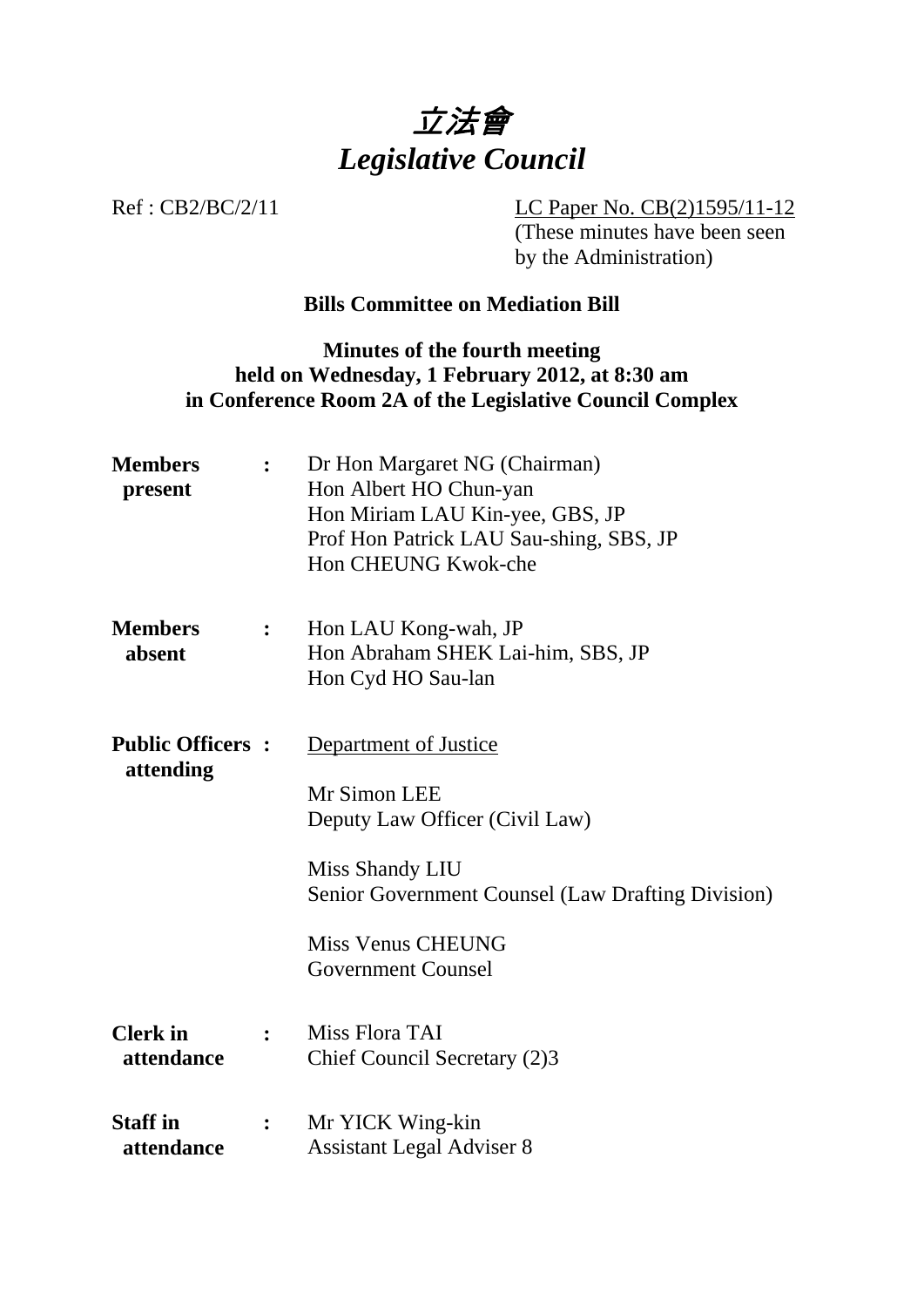Ms Wendy LO Council Secretary (2)3

Mrs Fonny TSANG Legislative Assistant (2)3

### **I. Meeting with the Administration**

[LC Paper No. CB(2)894/11-12(01), CB(3)154/11-12 and CB(2)644/11-12(01)]

The Bills Committee deliberated (index of proceedings attached at **Annex**).

Follow-up actions required of the Administration

- **Admin** 2. The Administration was requested to
	- (a) consider whether the inclusion of clause 5(3) was necessary and review the drafting of clause 5(1) in the light of members' views;
	- (b) clarify the purpose for excluding mediation proceedings referred to in sections 32 and 33 of the Arbitration Ordinance and to consider the need to amend item 12 of Schedule 1 to specifically refer to sections 32(3) and 33 of the Arbitration Ordinance (Cap. 609) for the purpose; and
	- (c) provide a written response to the drafting issues raised by deputations attending the meeting on 13 January 2012.

### Date of next meeting

3. The Bills Committee agreed to hold the next meeting on 7 February 2012 at 4:30pm.

#### **II. Any other business**

4. There being no other business, the meeting ended at 10:33 am.

Council Business Division 2 Legislative Council Secretariat 2 April 2012

2 <sub>2</sub>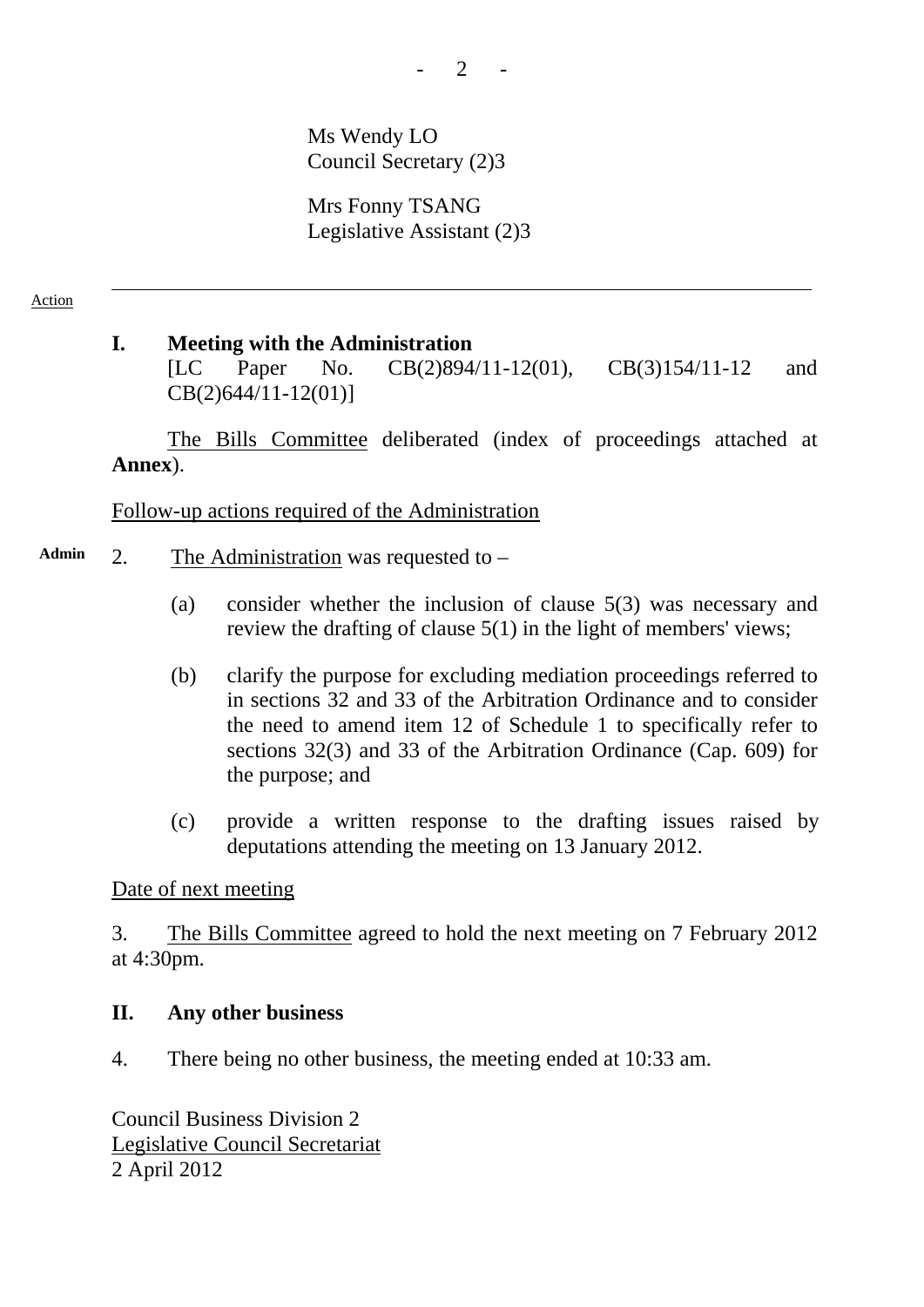## **Proceedings of the fourth meeting of the Bills Committee on Mediation Bill on Wednesday, 1 February 2011, at 8:30 am in Conference Room 2A of the Legislative Council Complex**

| <b>Time Marker</b> | Speaker(s)                 | Subject(s)                                                                                                                                                                                                                                                                                                                                                                                                                                                                                                                                                                                                                                                                                                                                                                           | <b>Action</b><br>required |
|--------------------|----------------------------|--------------------------------------------------------------------------------------------------------------------------------------------------------------------------------------------------------------------------------------------------------------------------------------------------------------------------------------------------------------------------------------------------------------------------------------------------------------------------------------------------------------------------------------------------------------------------------------------------------------------------------------------------------------------------------------------------------------------------------------------------------------------------------------|---------------------------|
| 000117 - 000255    | Chairman                   | Opening remarks                                                                                                                                                                                                                                                                                                                                                                                                                                                                                                                                                                                                                                                                                                                                                                      |                           |
| 000256 - 002829    | Chairman<br>Administration | The Administration's briefing on its responses to<br>the submissions made by deputations as detailed<br>in its paper [LC Paper No. CB(2)894/11-12(01)].<br>In response to the Chairman's enquiry concerning<br>the request for mediators to appear as witness or<br>give evidence in subsequent legal proceedings, the<br>Administration advised that the instances that a<br>mediator would be called to appear as a witness or<br>give evidence in subsequent legal proceedings<br>should be rare, given that the instances where the<br>mediation communications could be disclosed and<br>the requirement that the leave of the court had to<br>be obtained for disclosure and for admission of<br>mediation communication in evidence<br>were<br>clearly specified in the Bill. |                           |
| 002830 - 003237    | Chairman<br>Administration | The Chairman summarized the main areas of<br>concern raised by deputations as follows -<br>(a) establishment<br>mediation<br>of<br>single<br>$\rm{a}$<br>accrediting body;<br>(b) accreditation and training of mediators;<br>(c) code of practice for mediators and sanction for<br>non-compliance;<br>(d) professional<br>indemnity<br>insurance<br>and<br>immunity for mediators;<br>(e) meaning of mediation (clause 4);<br>(f) confidentiality and admissibility of mediation<br>communication (clauses 8 and 9); and<br>(g) leave for disclosure or admission in evidence<br>$clause 10$ ).                                                                                                                                                                                    |                           |

#### **Annex**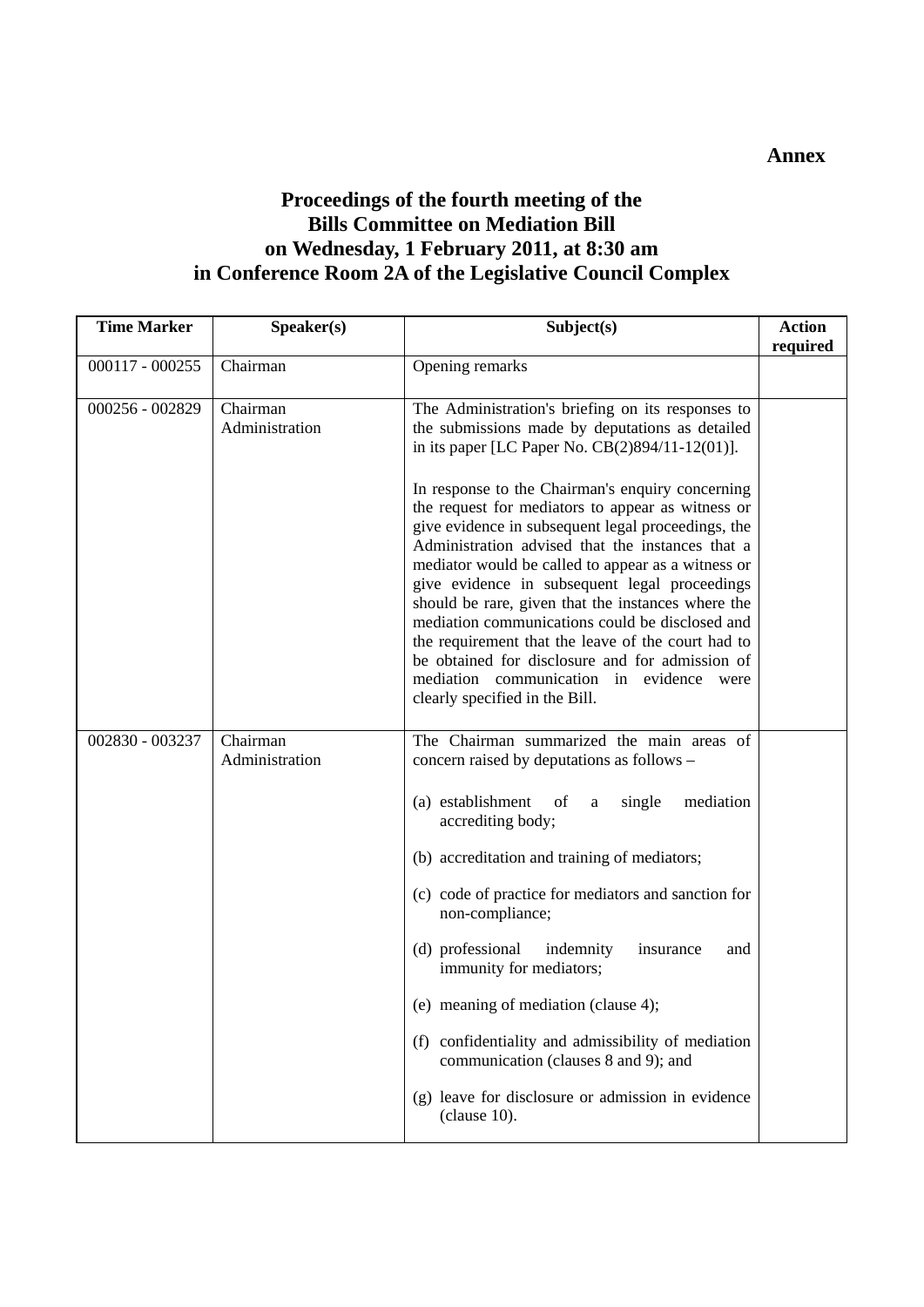| <b>Time Marker</b> | S <sub>p</sub> e <sub>aker</sub> (s)           | Subject(s)                                                                                                                                                                                                                                                                                                                                                                                                                                                                                                                                                                                                                                                                                   | <b>Action</b> |
|--------------------|------------------------------------------------|----------------------------------------------------------------------------------------------------------------------------------------------------------------------------------------------------------------------------------------------------------------------------------------------------------------------------------------------------------------------------------------------------------------------------------------------------------------------------------------------------------------------------------------------------------------------------------------------------------------------------------------------------------------------------------------------|---------------|
| 003238 - 004413    | Chairman<br>Prof Patrick LAU<br>Administration | Prof Patrick LAU's expression of concern that the<br>Bill had not dealt with the accreditation of<br>mediators and query about whether consideration<br>would be given to specifying a panel of accredited<br>mediators in the Bill.<br>The<br>Chairman's advice that the proposed<br>legislation was meant not to affect the current<br>practices of mediation in the community. In the<br>absence of an industry-led single accreditation<br>body, the Bill could not specify the accreditation<br>of mediators and the statutory requirement on the<br>professional qualification of the mediators because<br>doing so would preclude some existing mediators<br>from practicing as such. | required      |
|                    |                                                | The Administration's response that -<br>(a) the Administration was working<br>with<br>stakeholders to facilitate the establishment of<br>single<br>non-statutory<br>industry-led<br>a<br>accreditation body for mediators; and                                                                                                                                                                                                                                                                                                                                                                                                                                                               |               |
|                    |                                                | (b) a provision could be included in an agreement<br>to mediate to provide for the appointment of a<br>mediator by the Hong Kong International<br>Arbitration Centre or other mediation service<br>providers in case where consensus could not<br>be reached by the parties to a dispute on the<br>appointment of the mediator.                                                                                                                                                                                                                                                                                                                                                              |               |
|                    |                                                | Mr Albert HO's views that -                                                                                                                                                                                                                                                                                                                                                                                                                                                                                                                                                                                                                                                                  |               |
|                    |                                                | (a) as mediation did not involve the adjudication<br>of a dispute and the expertise and experience<br>required for mediation in specific industries<br>varied, there was no urgent need to establish a<br>standardized<br>accreditation<br>system<br>for<br>mediators at this stage in order not to hinder<br>its diversified development; and                                                                                                                                                                                                                                                                                                                                               |               |
|                    |                                                | (b) the Administration should conduct a public<br>consultation in future to gauge the views of<br>stakeholders on the accreditation system of<br>mediators.                                                                                                                                                                                                                                                                                                                                                                                                                                                                                                                                  |               |
| 004414 - 005518    | Chairman<br>Mr Albert HO<br>Administration     | Mr Albert HO's enquiry about the definition of<br>"mediation" in the Bill and query about whether<br>some causal meetings or initial communications<br>which took place before the formal conduct of                                                                                                                                                                                                                                                                                                                                                                                                                                                                                         |               |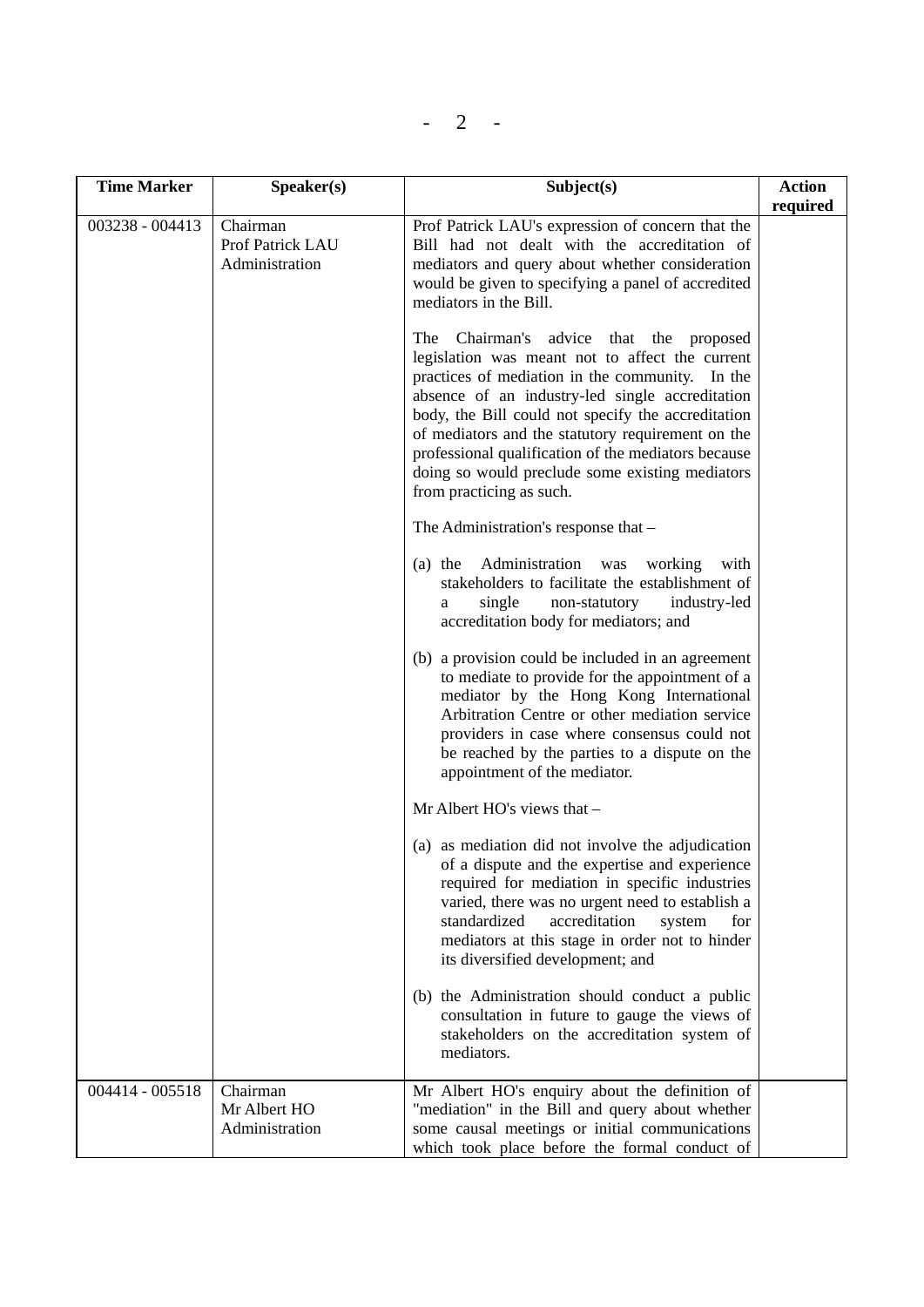| × |
|---|
|---|

| <b>Time Marker</b> | Speaker(s)                                  | Subject(s)                                                                                                                                                                                                                                                                                                                                | <b>Action</b><br>required |
|--------------------|---------------------------------------------|-------------------------------------------------------------------------------------------------------------------------------------------------------------------------------------------------------------------------------------------------------------------------------------------------------------------------------------------|---------------------------|
|                    |                                             | mediation would be regarded as a mediation<br>process subject to the application of the Mediation<br>Ordinance.                                                                                                                                                                                                                           |                           |
|                    |                                             | Referring members to the definition of "agreement"<br>to mediate" in clause 2 and the content of<br>clauses 4 and 5, the Administration's explanation<br>that $-$                                                                                                                                                                         |                           |
|                    |                                             | (a) an agreement to mediate under the Mediation<br>Ordinance to be enacted had to be made in<br>writing to submit a dispute to mediation and<br>the agreement would include provisions to<br>protect the confidentiality of mediation<br>communications, and govern the conduct of<br>mediation and the appointment of a mediator<br>etc; |                           |
|                    |                                             | (b) the consent of the parties to submit a dispute<br>between them to mediation should be clearly<br>indicated in the agreement to mediate and it<br>was the common practice to include such a<br>provision in an agreement to mediate in Hong<br>Kong;                                                                                   |                           |
|                    |                                             | (c) the mere records of the initial communications<br>of the parties without clear indication of their<br>consent to submit their dispute to mediation<br>would not constitute an agreement to mediate;<br>and                                                                                                                            |                           |
|                    |                                             | (d) an agreement to mediate could be reached<br>after the initial communications between the<br>parties as mediation was a voluntary and<br>flexible process.                                                                                                                                                                             |                           |
| 005519 - 010522    | Chairman<br>Ms Miriam LAU<br>Administration | Ms Miriam LAU's suggestion that consideration<br>be given to specifying clearly in the Bill that the<br>parties to a dispute must sign an agreement to<br>mediate for the conduct of mediation and the<br>Mediation Ordinance applied to those who had<br>reached an agreement to mediate.                                                |                           |
|                    |                                             | The Chairman's views that clause 5 of the Bill had<br>provided for the circumstances to which the<br>Mediation Ordinance applied.                                                                                                                                                                                                         |                           |
|                    |                                             | The Administration's response that stakeholders<br>did not raise particular view on the provision                                                                                                                                                                                                                                         |                           |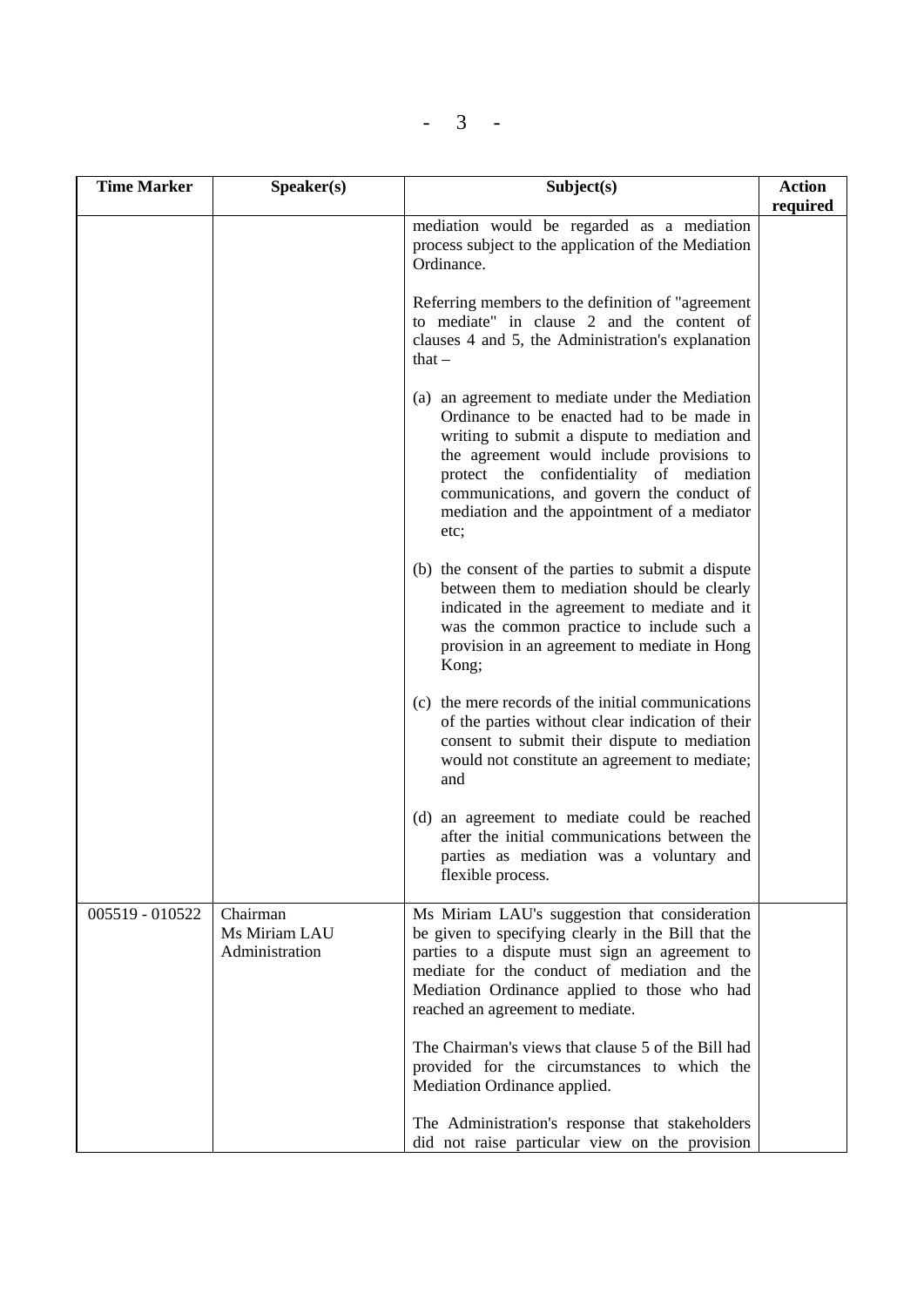$- 4 -$ 

| <b>Time Marker</b> | Speaker(s)                                                   | Subject(s)                                                                                                                                                                                                                                                                                                                                     | <b>Action</b><br>required |
|--------------------|--------------------------------------------------------------|------------------------------------------------------------------------------------------------------------------------------------------------------------------------------------------------------------------------------------------------------------------------------------------------------------------------------------------------|---------------------------|
|                    |                                                              | concerning the "agreement to mediate", but<br>publicity and education work would be stepped up<br>to promote the use of mediation to the public.                                                                                                                                                                                               |                           |
| $010523 - 011655$  | Chairman<br>Administration<br><b>Assistant Legal Adviser</b> | The Administration's briefing on clause 4<br>("Meaning of mediation") of the Bill and its<br>responses to concerns raised by deputations<br>concerning the impartiality of mediators and the<br>definition of a mediation session as detailed in its<br>paper.                                                                                 |                           |
|                    |                                                              | The legal adviser to the Bills Committee's enquiry<br>whether a mediator would be regarded as<br>adjudicating the dispute if the mediation process<br>incidentally involved evaluation of any party's<br>case (on merit or evidence) in the subject dispute<br>by the relevant mediator.                                                       |                           |
|                    |                                                              | The Administration's response that –                                                                                                                                                                                                                                                                                                           |                           |
|                    |                                                              | (a) mediation was a flexible process<br>and<br>mediators were mindful that they might be<br>requested by parties to provide<br>their<br>evaluation, in particular in disputes in<br>professional fields; and                                                                                                                                   |                           |
|                    |                                                              | (b) mediators would not be adjudicating so long<br>as there were no determinations binding on<br>the parties in disputes, nevertheless, mediators<br>had to maintain their impartiality when<br>providing any evaluation requested to the<br>parties with a view to facilitate the parties to<br>reach an agreement to resolve their disputes. |                           |
|                    |                                                              | The Chairman's view that the crux of the issue<br>was whether the evaluation given by a mediator<br>had affected his/her impartiality in resolving the<br>dispute.                                                                                                                                                                             |                           |
| 011656 - 013619    | Mr CHEUNG Kwok-che<br>Chairman<br>Administration             | Mr CHEUNG Kwok-che's expression of concern<br>that there might be further disputes after the<br>mediation if a party to a dispute was not satisfied<br>with the mediated settlement agreement or held<br>the mediator responsible for not conducting the<br>mediation in an impartial manner.                                                  |                           |
|                    |                                                              | The Administration's response that -                                                                                                                                                                                                                                                                                                           |                           |
|                    |                                                              | (a) complaints relating to the performance of<br>mediators and further disputes after mediated                                                                                                                                                                                                                                                 |                           |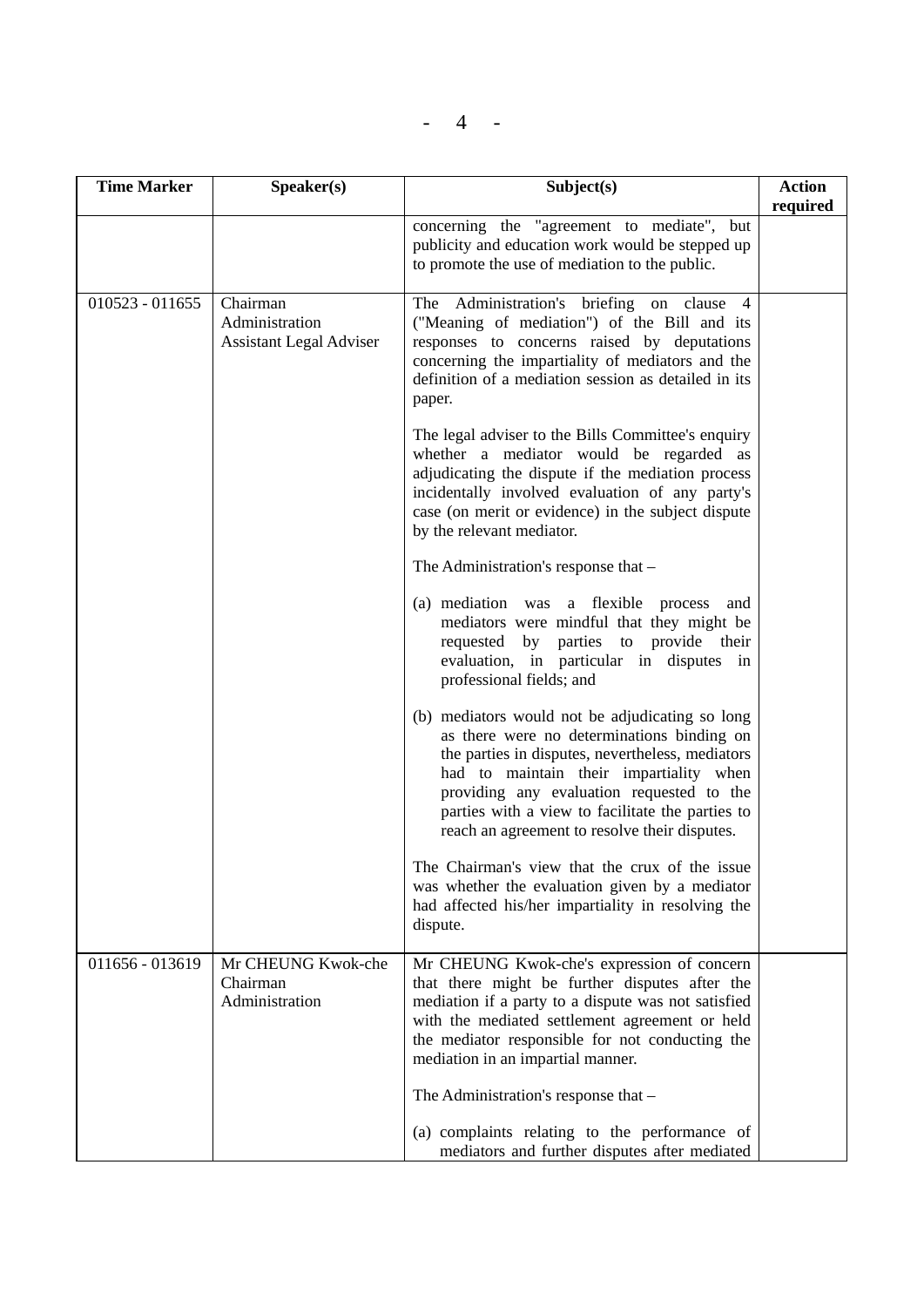|--|

| <b>Time Marker</b> | Speaker(s) | Subject(s)                                                                                                                                                                                                                                                                                                                                                                                                                                    | <b>Action</b><br>required |
|--------------------|------------|-----------------------------------------------------------------------------------------------------------------------------------------------------------------------------------------------------------------------------------------------------------------------------------------------------------------------------------------------------------------------------------------------------------------------------------------------|---------------------------|
|                    |            | settlement agreements were reached were<br>rarely seen;                                                                                                                                                                                                                                                                                                                                                                                       |                           |
|                    |            | (b) a party to a dispute would need to apply for<br>the leave of the court for disclosure and<br>admissibility of mediation communications<br>for the purpose of challenging a mediated<br>settlement agreement according<br>to<br>the<br>provisions in the Bill; and                                                                                                                                                                         |                           |
|                    |            | (c) complaints about the misconduct of mediators<br>could be made to the relevant mediation<br>service providers which had set up robust<br>complaints handling systems.                                                                                                                                                                                                                                                                      |                           |
|                    |            | Mr CHEUNG Kwok-che further enquired whether<br>a governmental organization would be put in place<br>to protect the rights of mediators against<br>complaints and civil claims by the parties to<br>disputes as the aggrieved parties might abuse the<br>complaint or court procedures.                                                                                                                                                        |                           |
|                    |            | The Administration's advice that -                                                                                                                                                                                                                                                                                                                                                                                                            |                           |
|                    |            | (a) there was no plan to put in place a government<br>organization referred to;                                                                                                                                                                                                                                                                                                                                                               |                           |
|                    |            | (b) complaints against mediators were rarely seen,<br>however, recourse should be available against<br>mediators who might have misconducted<br>themselves; and                                                                                                                                                                                                                                                                               |                           |
|                    |            | (c) as leave of the court would be required for<br>admission of mediation<br>disclosure<br>and<br>communication, abuse could be prevented.                                                                                                                                                                                                                                                                                                    |                           |
|                    |            | Referring to the role of the parties to a dispute<br>specified in clause $4(1)$ , the Chairman's expression<br>of concern that the parties to a dispute might be<br>under the impression that their rights were<br>protected by the Mediation Ordinance and would<br>not be aware of their proactive roles in the<br>mediation process. She urged the Administration<br>to educate the public more on their responsibilities<br>in mediation. |                           |
|                    |            | The Administration's undertaking of enhancing the<br>related promotional work to educate the public on<br>the use of mediation.                                                                                                                                                                                                                                                                                                               |                           |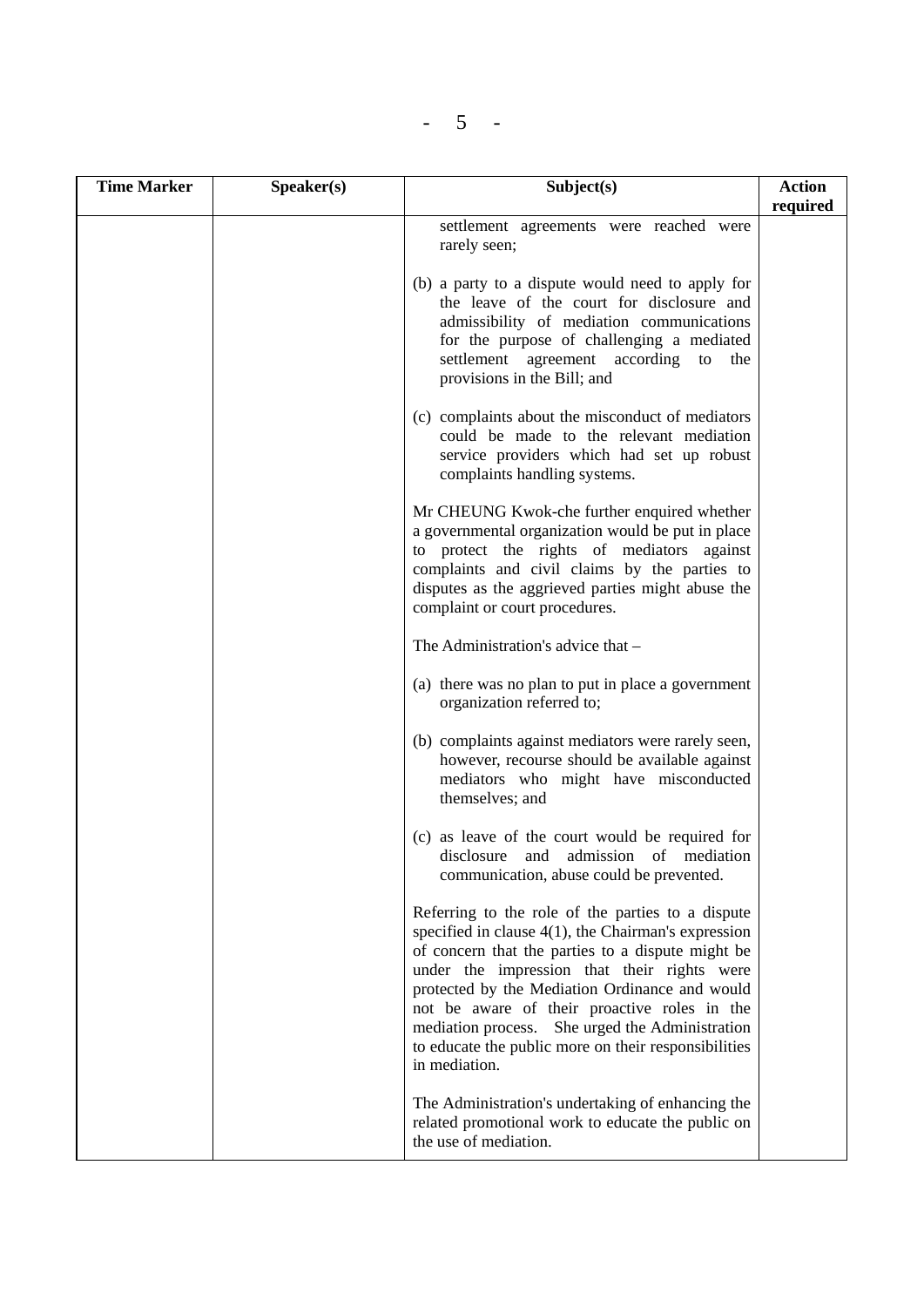| 6 <sup>6</sup> |  |  |
|----------------|--|--|
|                |  |  |

| <b>Time Marker</b> | S <sub>p</sub> e <sub>aker</sub> (s)                         | Subject(s)                                                                                                                                                                                                                                                                                                                                                                                                                                                                                                                                                                                                                                                                                                                                                                                                                                                                                                                                                                                                                                                                                                                                                                                                                                                                | <b>Action</b>                                      |
|--------------------|--------------------------------------------------------------|---------------------------------------------------------------------------------------------------------------------------------------------------------------------------------------------------------------------------------------------------------------------------------------------------------------------------------------------------------------------------------------------------------------------------------------------------------------------------------------------------------------------------------------------------------------------------------------------------------------------------------------------------------------------------------------------------------------------------------------------------------------------------------------------------------------------------------------------------------------------------------------------------------------------------------------------------------------------------------------------------------------------------------------------------------------------------------------------------------------------------------------------------------------------------------------------------------------------------------------------------------------------------|----------------------------------------------------|
| 013620 - 014800    | Chairman<br>Administration<br><b>Assistant Legal Adviser</b> | Administration's briefing on clause<br>5<br>The<br>("Mediation and mediation communications to<br>which this Ordinance applies") and its responses<br>to the concern raised by the Hong Kong<br>Construction Association concerning the exclusion<br>of section 32 (1) of the Arbitration Ordinance<br>(Cap. 609) from Schedule 1 of the Bill.<br>The Administration's further briefing on item 12<br>of the Schedule 1 of the Bill, the content of<br>sections 32 and 33 of the Arbitration Ordinance<br>the reasons for excluding mediation<br>and<br>proceedings referred to in sections 32 and 33 of<br>the Arbitration Ordinance from the application of<br>the Mediation Ordinance.<br>The legal adviser to the Bills Committee's<br>suggestion of specifying in Schedule 1 that the<br>Mediation Ordinance did not apply to sections<br>32(3) and 33 of the Arbitration Ordinance.<br>At the request of the Chairman, the Administration<br>undertook to $-$<br>(a) clarify the purpose for excluding mediation<br>proceedings referred to in sections 32 and 33<br>of the Arbitration Ordinance and to consider<br>the need to amend item 12 of Schedule 1 to<br>specifically refer to sections 32(3) and 33 of<br>the Arbitration Ordinance for the purpose; and | required<br><b>Admin</b><br>(para 2 of<br>minutes) |
|                    |                                                              | (b) provide a written response to the drafting<br>issues raised by deputations attending the<br>meeting on 13 January 2012.                                                                                                                                                                                                                                                                                                                                                                                                                                                                                                                                                                                                                                                                                                                                                                                                                                                                                                                                                                                                                                                                                                                                               |                                                    |
| 014801 - 015609    | Chairman<br>Administration                                   | The Chairman's query about the necessity to<br>include clause $5(3)$ in the Bill as the application of<br>the Mediation Ordinance to a mediation in<br>accordance with clause $5(1)$ would necessarily<br>make the Ordinance also applicable to a mediation<br>communication relating to such mediation.                                                                                                                                                                                                                                                                                                                                                                                                                                                                                                                                                                                                                                                                                                                                                                                                                                                                                                                                                                  |                                                    |
|                    |                                                              | The Chairman's suggestion of restructuring clause<br>$5(1)$ to make it clear that an agreement to mediate<br>was a prerequisite for the application of the<br>Mediation Ordinance.<br>The Administration's explanation that –                                                                                                                                                                                                                                                                                                                                                                                                                                                                                                                                                                                                                                                                                                                                                                                                                                                                                                                                                                                                                                             |                                                    |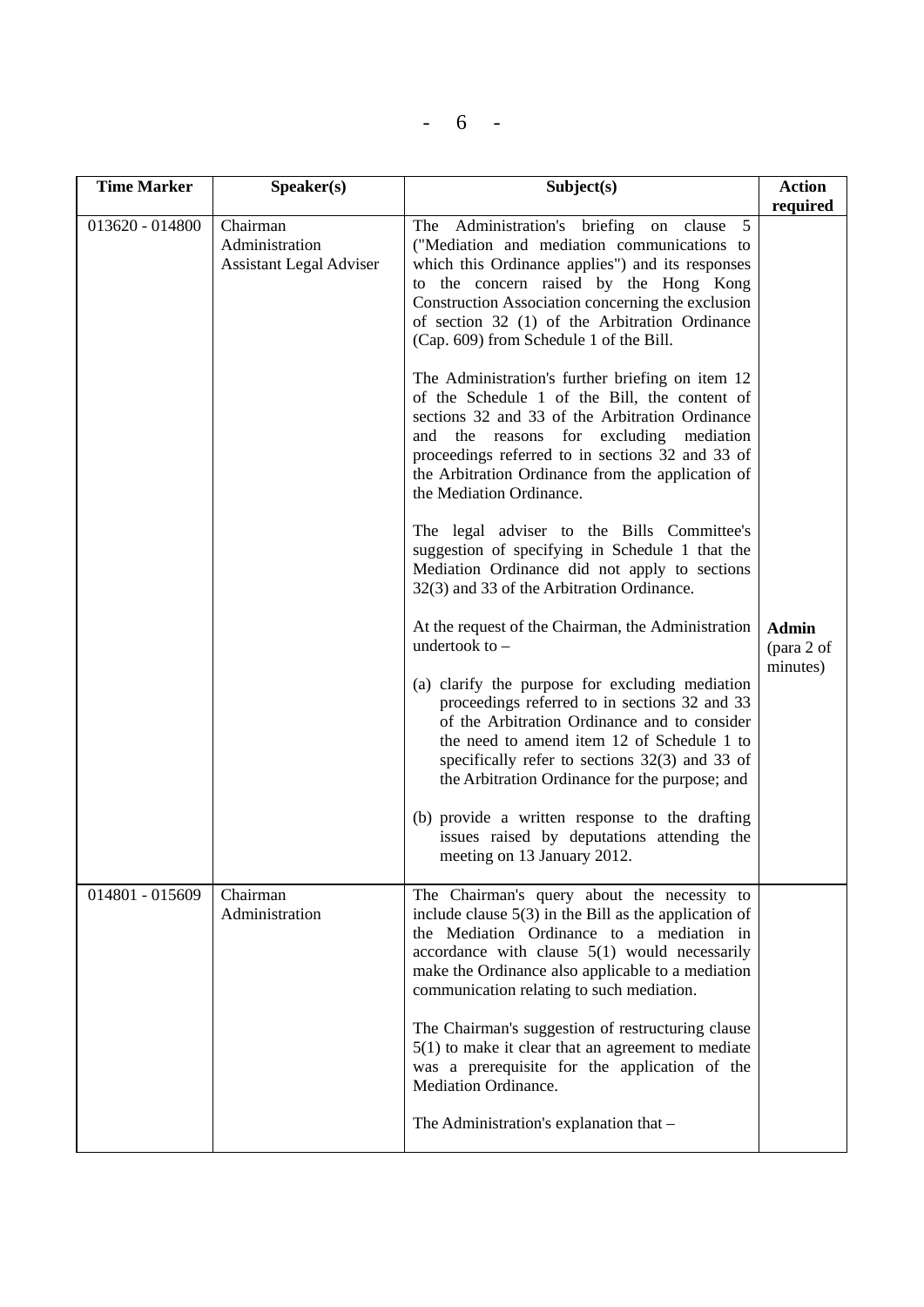$- 7 -$ 

| <b>Time Marker</b> | Speaker(s)                                                   | Subject(s)                                                                                                                                                                                                                                                                                                                                                      | <b>Action</b><br>required              |
|--------------------|--------------------------------------------------------------|-----------------------------------------------------------------------------------------------------------------------------------------------------------------------------------------------------------------------------------------------------------------------------------------------------------------------------------------------------------------|----------------------------------------|
|                    |                                                              | (a) as an agreement to mediate would be an<br>important prerequisite for the Bill to apply to<br>any mediation, a reference to the agreement<br>was therefore made in the beginning of clause<br>5(1);                                                                                                                                                          |                                        |
|                    |                                                              | (b) the further requirement was set out in clause<br>$5(1)(a)$ and (b) as alternative circumstances<br>with exceptions made by clause $5(2)$ for<br>processes specified in Schedule 1; and                                                                                                                                                                      |                                        |
|                    |                                                              | (c) clause $5(3)$ as a separate provision served to<br>make it absolutely clear that the Bill was<br>meant to apply to a mediation communication<br>arising from a mediation process to which the<br>Bill applied according to the preceding clause<br>$5(1)$ and $(2)$ .                                                                                       |                                        |
|                    |                                                              | The Administration was requested to review the<br>drafting of clause $5(1)$ and whether the inclusion<br>of clause $5(3)$ was necessary.                                                                                                                                                                                                                        | <b>Admin</b><br>(para 2 of<br>minutes) |
| 015610 - 015834    | Chairman<br>Administration                                   | Administration's briefing<br>The<br>clause<br>on<br>6<br>("Application to the Government").                                                                                                                                                                                                                                                                     |                                        |
|                    |                                                              | The Administration's response that while the<br>Government was studying the applicability of the<br>laws of Hong Kong to the offices set up by the<br>Central People's Government ("CPG Offices") as a<br>whole, the Administration would continue to sort<br>out the applicability of specific ordinances, such<br>as the Mediation Ordinance, to CPG Offices. |                                        |
| 015835 - 020334    | Chairman<br>Administration<br><b>Assistant Legal Adviser</b> | Administration's briefing<br>The<br>clause<br>7<br>on<br>("Provision<br>of<br>assistance<br><b>or</b><br>support<br>1n<br>mediation").                                                                                                                                                                                                                          |                                        |
|                    |                                                              | The Chairman shared the view of the Law Society<br>of Hong Kong that there was no need to include<br>clause 7 in the Bill as a mediator was not required<br>to be qualified as a lawyer to conduct mediation.                                                                                                                                                   |                                        |
|                    |                                                              | The legal adviser to the Bills Committee enquired<br>whether a social worker and friends of the<br>disputing parties assisting in mediation would be<br>afforded protection by clause 7.                                                                                                                                                                        |                                        |
|                    |                                                              | The Administration's explanation that -                                                                                                                                                                                                                                                                                                                         |                                        |
|                    |                                                              | (a) as section 63 of the Arbitration Ordinance<br>provided that sections 44, 45 and 47 of the                                                                                                                                                                                                                                                                   |                                        |